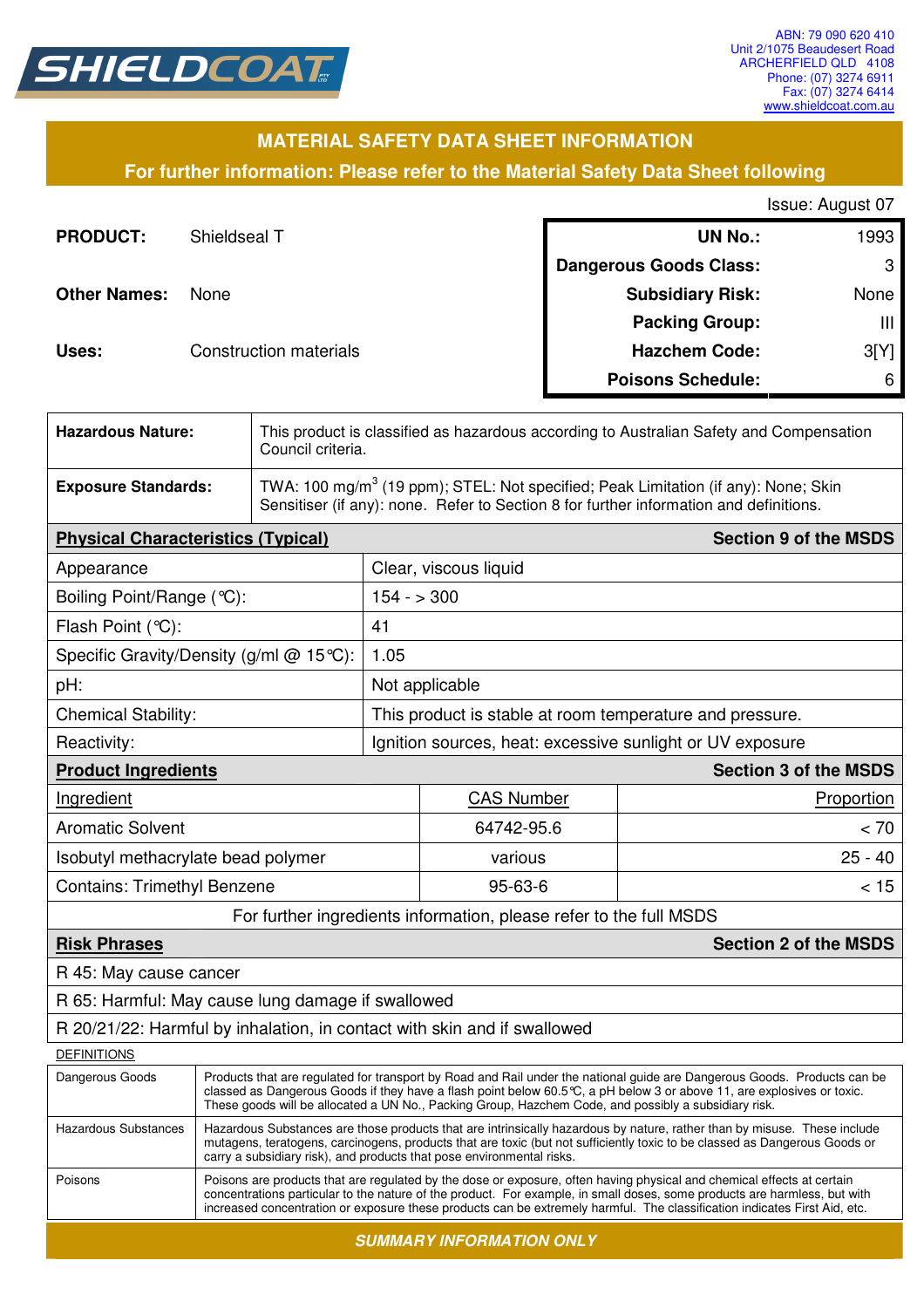

# **1. IDENTIFICATION**

| <b>Product Name:</b>      | Shieldseal T                                 |
|---------------------------|----------------------------------------------|
| <b>Other Names:</b>       | None                                         |
| <b>Chemical Family:</b>   | Resin/solvent solution                       |
| <b>Molecular Formula:</b> | Not Applicable                               |
| <b>Recommended Use:</b>   | <b>Construction materials</b>                |
| Supplier:                 | <b>Shieldcoat Pty Ltd</b>                    |
| ABN:                      | 79 090 620 410                               |
| <b>Address:</b>           | 2/1075 Beaudesert Road, Archerfield Qld 4108 |
| Telephone:                | +61 7 3274 6911                              |
| Fax:                      | +61 7 3274 6414                              |
| <b>Emergency Phone:</b>   | 0414 479 458                                 |
| All other inquiries:      | +61 7 3274 6911                              |

# **2. HAZARDS IDENTIFICATION**

#### **Hazard Classification**

This product is classified as hazardous according to Australian Safety and Compensation Council criteria.

#### **Hazard Category**

Carc. Cat 2; T: Toxic; Xn: Harmful

#### **Risk Phrases**

R 45: May cause cancer

R 65: Harmful: May cause lung damage if swallowed

R 20/21/22: Harmful by inhalation, in contact with skin and if swallowed

#### **Safety Phrases**

S 2: Keep out of the reach of children

S 9: Keep container in a well-ventilated place

S 16: Keep away from sources of ignition

S 23: Do not breath vapour/mist/spray

S 24/25: Avoid contact with skin and eyes

S 45: In case of accident or if you feel unwell, seek medical advice immediately (show the label whenever possible)

S 53: Avoid exposure - obtain special instructions before use

#### **Dangerous Goods Classification** 3

#### **Poisons Schedule** 6

## **3. COMPOSITION: Information on Ingredients**

| <b>Chemical Ingredient</b>                  | <b>CAS Number</b> | <b>Proportion (% v/v)</b> |
|---------------------------------------------|-------------------|---------------------------|
| <b>Aromatic Solvent</b>                     | 64742-95.6        | < 70                      |
| Isobutyl methacrylate bead polymer          | various           | $25 - 40$                 |
| <b>Contains: Trimethyl Benzene</b>          | $95 - 63 - 6$     | < 15                      |
| Mesitylene                                  | 108-67-8          | < 8.0                     |
| Propylbenzene and Isopropylbenzene (Cumene) | $98 - 82 - 8$     | < 4.0                     |
| Xylene, mixed isomers                       | 1330-20-7         | < 0.5                     |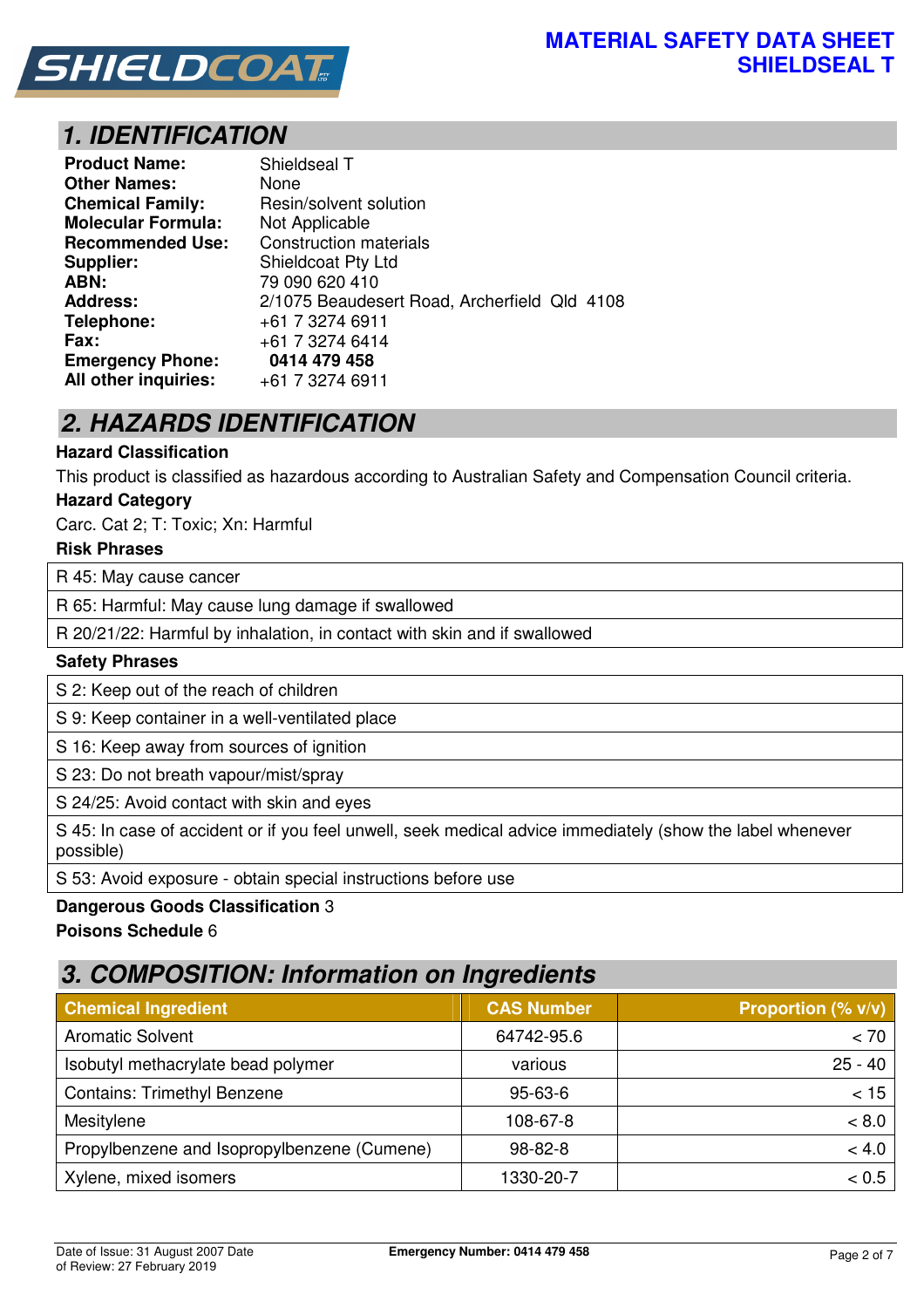

# **4. FIRST AID MEASURES**

# **For advice, contact Poisons Information Centre (Phone Australia: 13 1126) or a doctor.**

#### **Ingestion**

If swallowed, DO NOT induce vomiting. Keep at rest. Seek immediate medical attention.

#### **Eye Contact**

Flush eyes with large amounts of water until irritation subsides. Seek immediate medical attention.

#### **Skin Contact**

Flush area with large amounts of water and wash area with soap if available. Remove contaminated clothing, including shoes, and launder before reuse. Seek medical attention for skin irritations.

#### **Inhalation**

Using proper respiratory protection, immediately remove the affective victim from exposure. Administer artificial respiration if breathing has stopped. Keep at rest. Seek immediate medical attention.

#### **First Aid Facilities**

Provide eye baths and safety showers.

#### **Medical Attention**

Treat according to symptoms. Avoid gastric lavage - aspiration of product to the lungs may result in chemical pneumonitis.

# **5. FIRE FIGHTING MEASURES**

Shut off product that may 'fuel' a fire if safe to do so. Allow trained personnel to attend a fire in progress providing fire fighters with this Material Safety Data Sheet. Prevent extinguishing media from escaping to drains and waterways.

#### **Suitable Extinguishing Media**

Dry chemical or foam

#### **Hazards from combustion products**

Carbon dioxide and carbon monoxide

#### **Precautions for fire fighters and special protective equipment**

Full protective clothing and self-contained breathing apparatus

#### **Hazchem Code**

3[Y]

## **6. ACCIDENTAL RELEASE MEASURES**

#### **Emergency Procedures**

Prevent product from escaping to drains and waterways. Contain leaking packaging in a containment drum. Prevent vapours or dusts from building up in confined areas. Ensure that drain valves are closed at all times. Clean up and report spills immediately.

#### **Methods and materials for containment**

#### **Major Land Spill**

- Eliminate sources of ignition.
- Warn occupants of downwind areas of possible fire and explosion hazard, where present.
- Prevent product from entering sewers, watercourses, or low-lying areas.
- Keep the public away from the area.
- Shut off the source of the spill if possible and safe to do so.
- Advise authorities if substance has entered a watercourse or sewer or has contaminated soil or vegetation.
- Take measures to minimise the effect on the ground water.
- Contain the spilled product using the resources in the spill kit.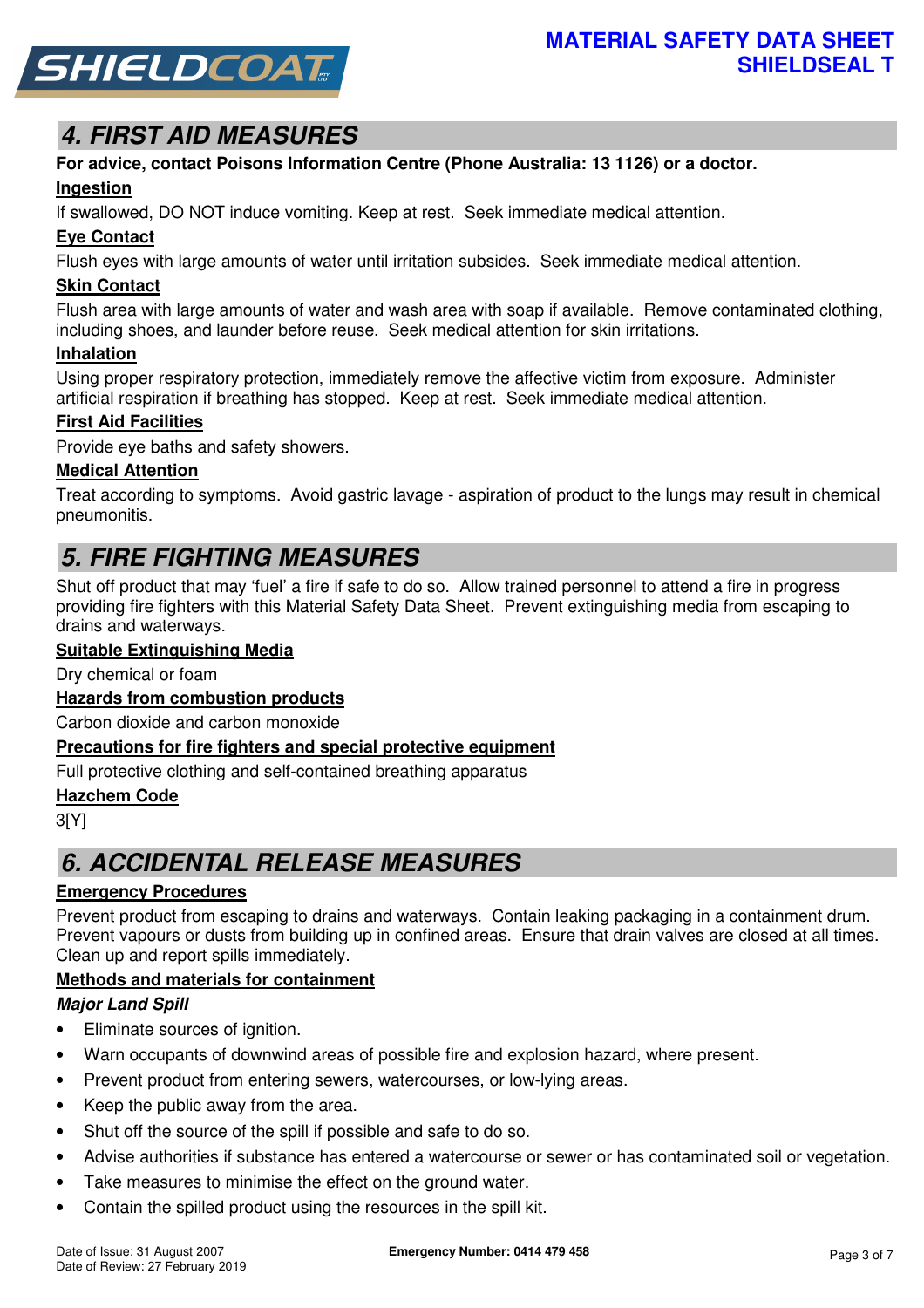### **MATERIAL SAFETY DATA SHEET SHIELDSEAL T**



- Recover by pumping use explosion proof pump or hand pump or with a suitable absorbent material.
- Consult an expert on disposal of recovered material and ensure conformity to local disposal regulations.
- See "First Aid Measures" and "Stability and Reactivity"

### **Major Water Spill**

- Eliminate any sources of ignition.
- Warn occupants and shipping in downwind areas of possible fire and explosion hazard, where present.
- Notify the port or relevant authority and keep the public away from the area.
- Shut off the source of the spill if possible and safe to do so.
- Confine the spill if possible.
- Remove the product from the surface by skimming or with suitable absorbent material.
- Consult an expert on disposal of recovered material and ensure conformity to local disposal regulations.
- See "First Aid Measures" and "Stability and Reactivity".

# **7. HANDLING AND STORAGE**

### **Precautions for Safe Handling**

This product is flammable. Do not open near open flame, sources of heat or ignition. No smoking. Keep container closed. Handle containers with care. Open slowly to control possible pressure release. Use grounding leads to avoid discharge (electrical

#### **Conditions for Safe Storage**

Store in a cool, dry place away from direct sunlight. Do not pressurise, cut, heat or weld containers - residual vapours are flammable. This product is flammable and will fuel a fire in progress.

#### **Incompatible Materials**

Natural Rubber, Butyl Rubber, EPDM, Polystyrene

## **8. EXPOSURE CONTROLS: PERSONAL PROTECTION**

#### **National Exposure Standards**

The time weighted average concentration (TWA) for this product is: 100 mg/m<sup>3</sup> (19 ppm), which means the highest allowable exposure concentration in an eight-hour day for a five-day working week. The short term exposure limit (STEL) is: Not specified, which is the maximum allowable exposure concentration at any time. Replacing a TWA or STEL value for some products is a Peak Limitation value (Peak): None applies in this case. In addition to the exposure concentrations may be a subsidiary caution in such cases where the product is a skin sensitiser, represented as (Sk), where none applies in this case.

#### **Biological Limit Values (BLV)**

No data available

#### **Engineering Controls: Ventilation**

The use of local exhaust ventilation is recommended to control process emissions near the source. Laboratory samples should be handled in a fume hood. Provide mechanical ventilation of confined spaces. Use explosion proof equipment.

#### **Personal Protective Equipment**

**Respiratory Protection:** Where concentrations in air may approach or exceed the limits described in the National Exposure Standards, it is recommended to use a half-face filter mask to protect from overexposure by inhalation. A type 'A' filter material is considered suitable for this product.

**Eye Protection:** Always use safety glasses or a face shield when handling this product.

**Skin/Body Protection:** Always wear long sleeves, long trousers, or coveralls, and enclosed footwear or safety boots when handling this product. It is recommended that chemical resistant gloves be worn when handling this product.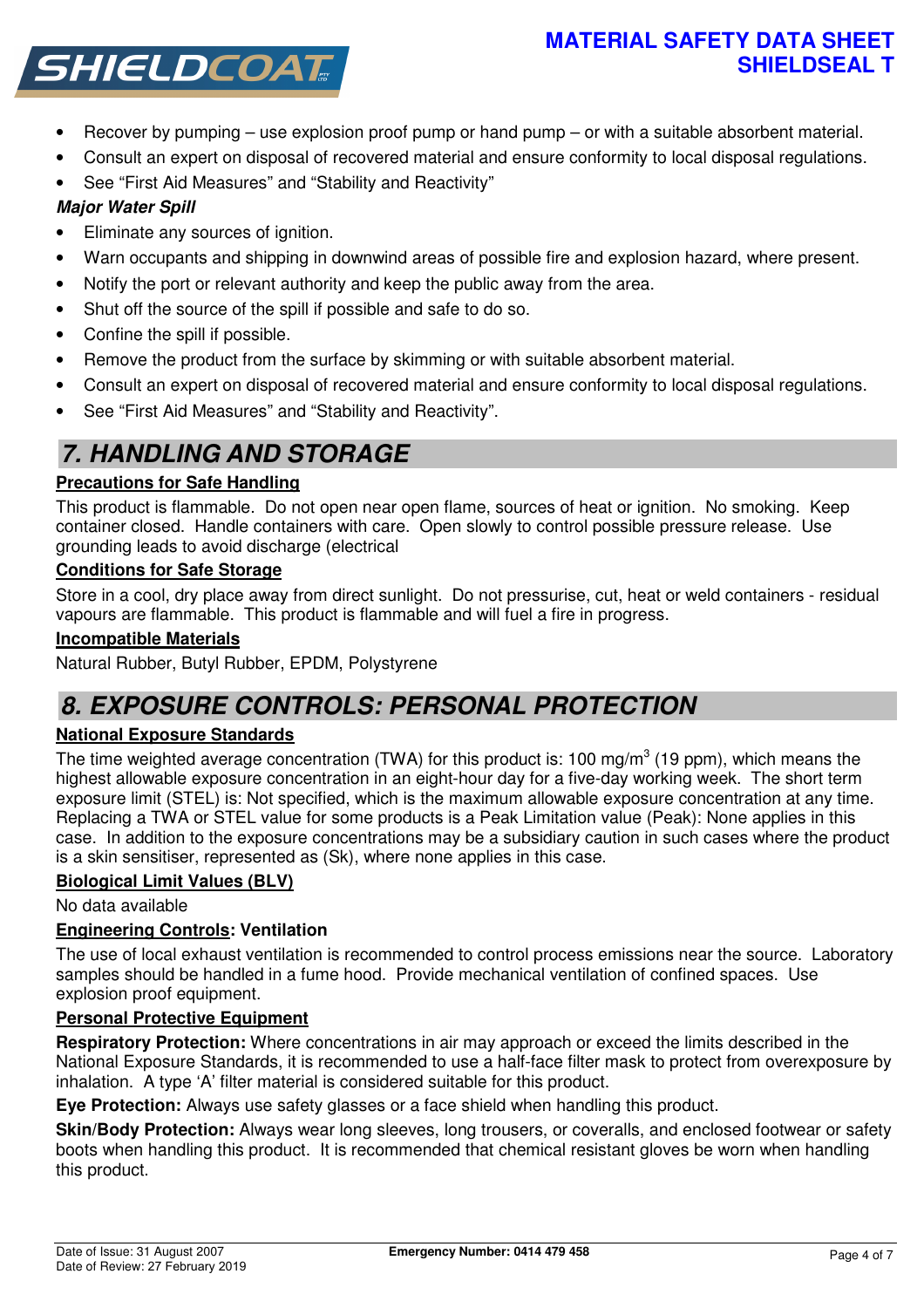



# **9. PHYSICAL AND CHEMICAL PROPERTIES**

| <b>Property</b>                 | <b>Unit of measurement</b> | <b>Typical Value</b>     |
|---------------------------------|----------------------------|--------------------------|
| Appearance                      | None                       | Clear, viscous liquid    |
| <b>Boiling Point/Range</b>      | $\mathrm{C}$               | $154 - 300$              |
| <b>Flash Point</b>              | $\mathrm{C}$               | 41                       |
| SG/Density ( $@$ 15°C)          | $g/ml$ ; kgm <sup>-3</sup> | 1.05                     |
| Vapour Pressure @ 20℃           | kPa                        | No data available        |
| Vapour Density @ 20 °C          | $g/ml$ ; kgm <sup>-3</sup> | No data available        |
| <b>Autoignition Temperature</b> | $\mathrm{C}$               | > 250                    |
| Explosive Limits in Air         | % vol/vol                  | $1.0 - 7.0$              |
| Viscosity @ 20°C                | cPs, mPas                  | > 200                    |
| Percent volatiles               | % vol/vol                  | $~50\%$                  |
| Acidity/alkalinity as pH        | None                       | Not applicable           |
| Solubility in Water             | g/                         | Insoluble in water       |
| Other solvents                  | $\blacksquare$             | aromatic solvents blends |

The values listed are indicative of this product's physical and chemical properties. For a full product specification, please consult the Technical Data Sheet.

# **10. STABILITY AND REACTIVITY**

#### **Chemical stability**

This product is stable at room temperature and pressure.

#### **Conditions to avoid**

Ignition sources, heat: excessive sunlight or UV exposure

#### **Hazardous decomposition products**

Carbon dioxide, carbon monoxide, complex polymers

#### **Hazardous reactions**

Mixing with strong oxidising agents causes violent reactions

#### **Hazardous polymerisation**

Will not occur

## **11. TOXICOLOGICAL INFORMATION**

#### **Acute Effects**

#### **Ingestion**

If swallowed, may cause lung damage on vomiting. Will cause central nervous system depression. May cause discomfort on swallowing. Vapours will cause drowsiness and dizziness and ingestion may result in headaches and nausea.

#### **Eye Contact**

Harmful by inhalation. Vapours will cause dizziness and drowsiness. There is the possibility of organ damage over prolonged use or exposure. Central Nervous System depression includes nausea, headaches, dizziness, and possibly loss of consciousness.

#### **Skin Contact**

Eye contact with this product will cause redness and swelling with a burning sensation and blurred vision.

#### **Inhalation**

This product is irritating to the skin with prolonged exposure. It may result in dryness and cracking.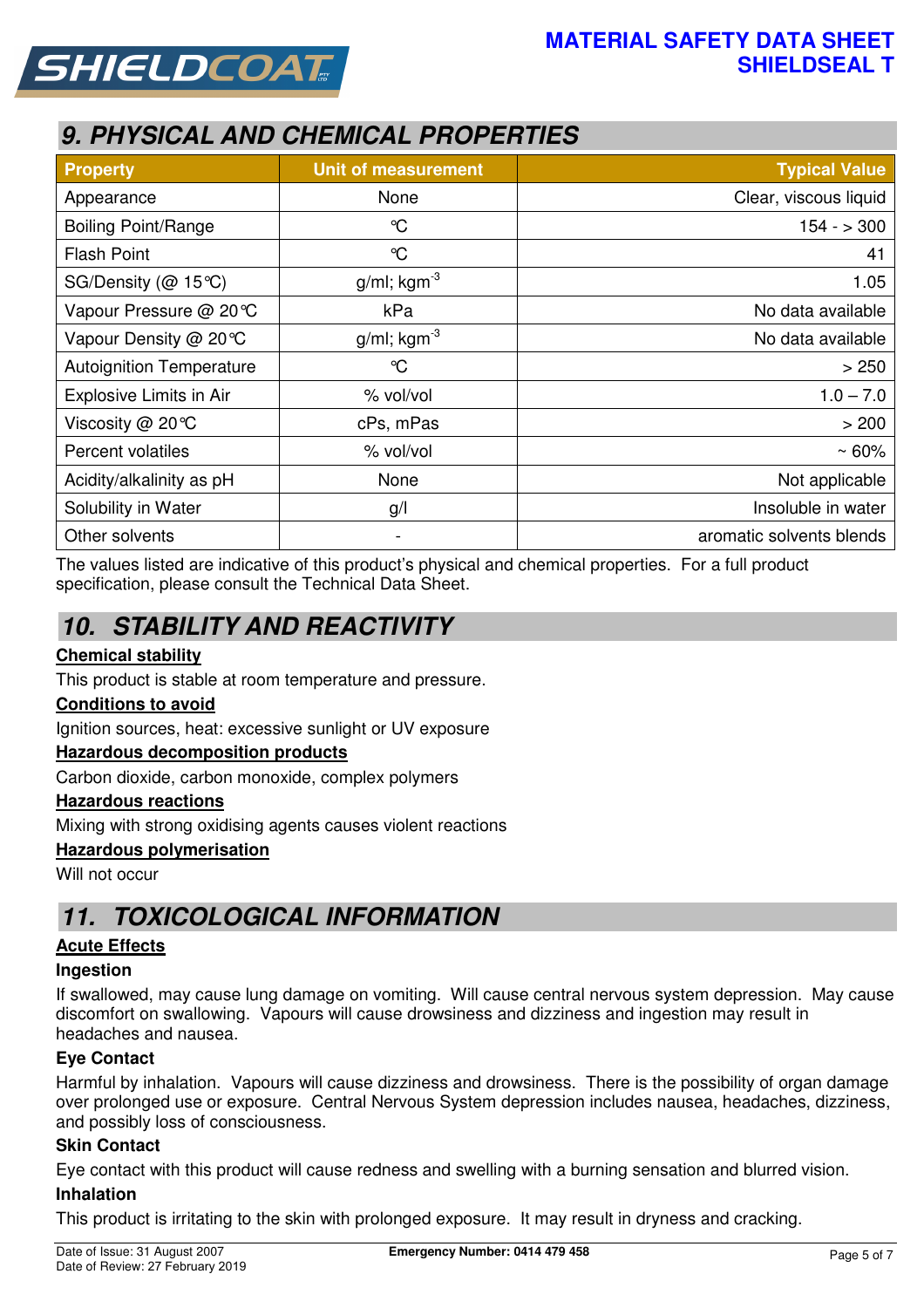

#### **Chronic Effects**

This IARC has evaluated all products with this CAS Number identification and classified it as a "possible human carcinogen" (Group 2B) based on sufficient evidence for cancer in exposed humans.

#### **Other Health Effects Information**

Persons with pre-exisiting liver, kidney, central nervous system or skin complaints should avoid unnecessary exposure to this product. Every effort to protect eyes, respiratory tract and skin exposure should be taken in these circumstances.

#### **Toxicological Information**

Oral  $LD_{50}$ : Rat: 8400 mg/kg Dermal LD<sub>50</sub>: No data available

## **12. ECOLOGICAL INFORMATION**

#### **Ecotoxicity**

#### **Aquatic Toxicity:**

| Fish Toxicity $LC_{50}$ :        | Toxic: 1 - 10 mg/l |
|----------------------------------|--------------------|
| Daphnia Magna EC <sub>50</sub> : | No data available  |
| Blue-green algae:                | No data available  |
| Green algae:                     | Toxic: 1 - 10 mg/l |

#### **Persistence/Biodegradability:**

This product is highly volatile and will rapidly evaporate to the air if released into the water

#### **Mobility:**

Readily biodegradable. Oxidises rapidly by photo-chemical reactions in air.

## **13. DISPOSAL CONSIDERATIONS**

#### **Disposal Methods**

Empty packaging should be taken for recycling, recovery or disposal through a suitably qualified or licensed contractor. Care should be taken to ensure compliance with national and local authorities. Packaging may still contain product residue that may be harmful. Ensure that empty packaging is managed in accordance with Dangerous Goods regulations.

#### **Special Precautions**

This product is not suitable for disposal by either landfill or via municipal sewers, drains, natural streams or rivers. This product is ashless and can be incinerated in a regulated facility. In the absence of a designated industrial incinerator, this product should be treated and disposed through chemical waste treatment, or considered for use in solvent recycling.

### **14. TRANSPORT INFORMATION**

| <b>Road and Rail Transport</b> |                             | <b>Marine Transport</b>    |                             | <b>Air Transport</b>       |                             |
|--------------------------------|-----------------------------|----------------------------|-----------------------------|----------------------------|-----------------------------|
| UN No.                         | 1993                        | UN No.                     | 1993                        | UN No.                     | 1993                        |
| Proper<br>Shipping<br>Name     | Flammable<br>Liquids, N.O.S | Proper<br>Shipping<br>Name | Flammable<br>Liquids, N.O.S | Proper<br>Shipping<br>Name | Flammable<br>Liquids, N.O.S |
| <b>DG Class</b>                | 3                           | <b>DG Class</b>            | 3                           | <b>DG Class</b>            | 3                           |
| Sub. Risk                      | None                        | Sub. Risk                  | None                        | Sub. Risk                  | None                        |
| Packing<br>Group               | III                         | Packing<br>Group           | $\mathbf{III}$              | Packing<br>Group           | $\mathbf{III}$              |
| Hazchem                        | 3[Y]                        | Hazchem                    | 3[Y]                        | Hazchem                    | 3[Y]                        |